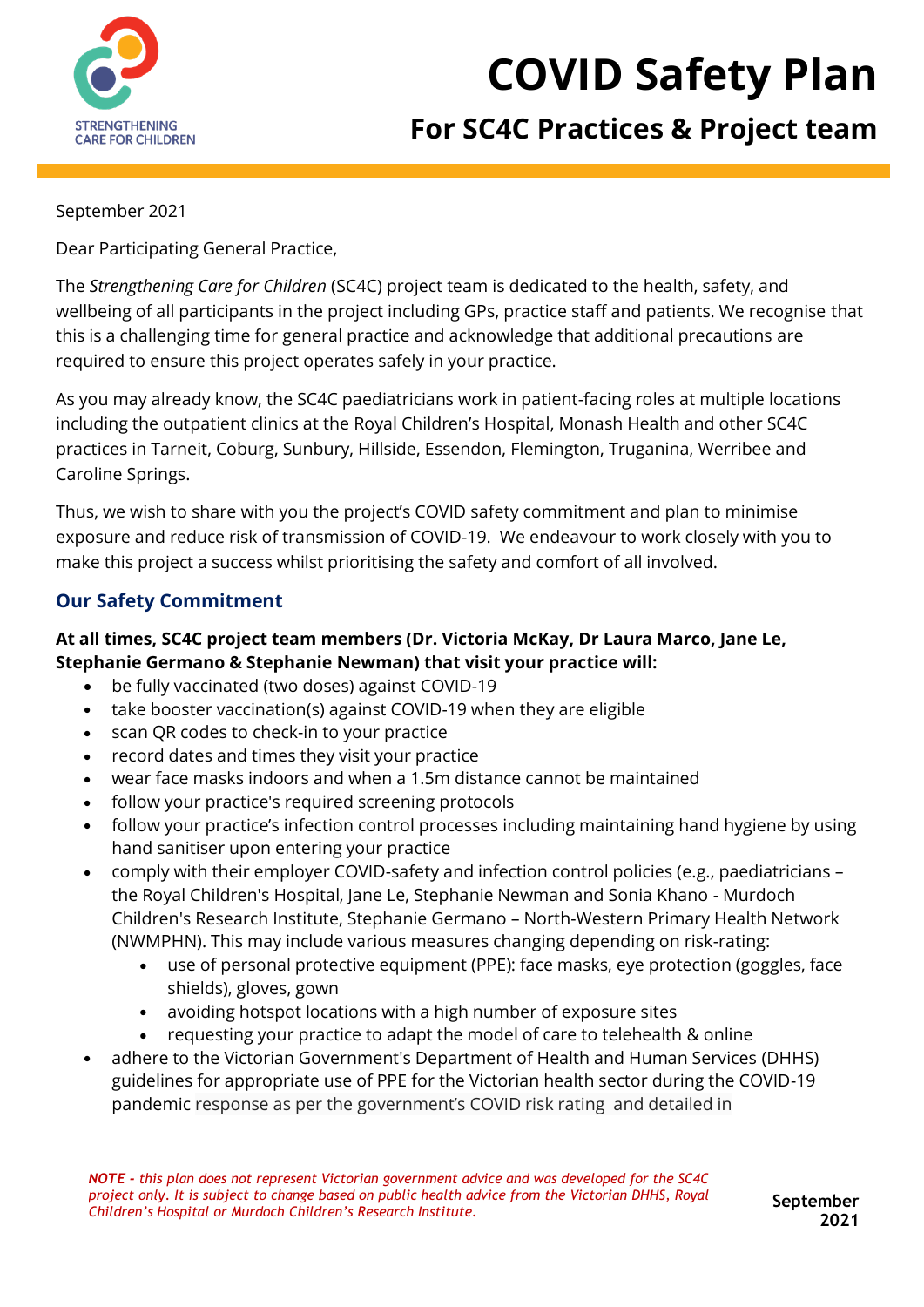We expect all project team members and participating practices will take reasonable steps to follow this COVID safety plan and respect each other's individual wishes to take any additional safety precautions beyond this plan.

# **Notification of potential or confirmed COVID-19 exposure**

- When the SC4C project team is aware of a potential exposure or confirmed COVID-19 positive case of a member that has visited your practice, within the same business day we will directly contact your practice manager or practice by phone. If not successful, we will leave a voicemail or SMS and email. see table below
- When a participating practice is aware of a potential exposure or confirmed COVID-19 case that may have come in contact with one of the SC4C's project team members, they will directly call the project manager Jane Le (0433 974 416), NWMPHN project officer Stephanie Germano (0434 783 336) or Prof. Harriet Hiscock (0438 420 116) via phone. If unsuccessful, they will leave a voicemail or SMS and email [strengtheningcare@mcri.edu.au](mailto:strenghtheningcare@mcri.edu.au)

In the above cases, the project team will discuss with practice management any changes to the delivery of the project (see table below). To monitor exposure risks, the SC4C project team and participating practice will monitor the DHHS exposure site list:

#### <https://www.coronavirus.vic.gov.au/exposure-sites>

This COVID safety plan should be considered in conjunction with the documents below:

- Attachment A: MCRI COVID-Safe subplan for this project
- Attachment B:
- Attachment C:

## **COVID-Safe delivery of the SC4C model of care**

#### **The below table is a guide for the SC4C project team to discuss with participating practices**,

options to modify the delivery of the model of care, in response to Victorian government risk ratings. The SC4C project team will work closely with practices to discuss how and if changes will be made on a case-by-case basis, considering the specific risk levels and comfort of both participating practices and the SC4C project team.